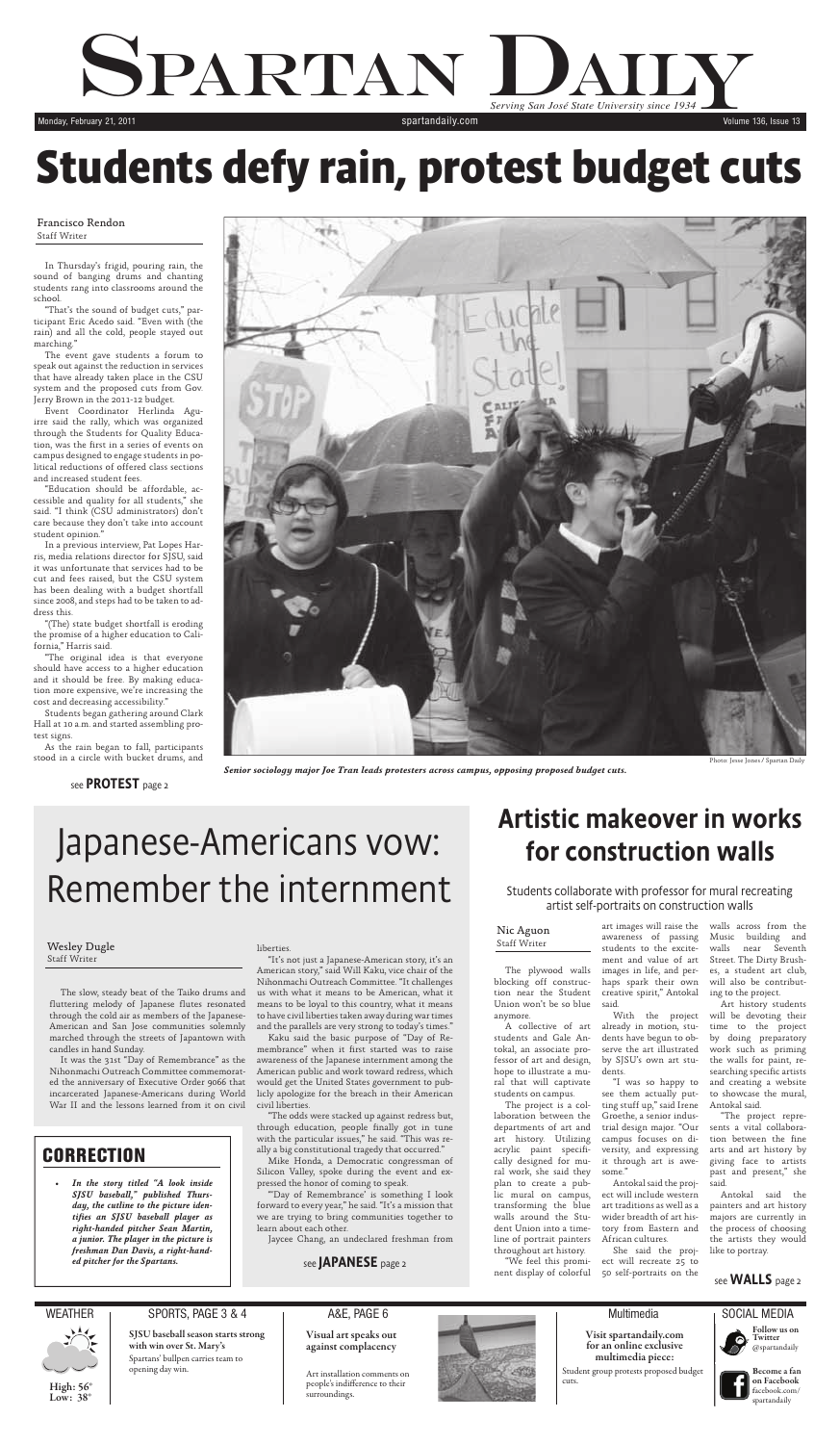sticks.

From there, the group, which Acedo and Aguirre said at one point numbered above 200, proceeded from Clark Hall to the Student Union, the Aquatics Center and eventually outside Tower Hall.

While faculty supported the effort by providing classrooms and encouraging students to attend, Aguirre said the event itself was primarily student driven.

"The whole reason we march is to get campuswide recognition," she said. "It's showing we have that voice."

During pauses in the march, speakers railed against a 200 percent increase in tuition for CSU students since 2002, saying their education was under attack.

While attendance fluctuated at times because of the weather, Tran said there were many participants who did show up, including a number of people from the Shrunken Head Man art club.

According to the CSU, tuition for undergraduate students has increased by 196 percent since 2002.

Joseph Tran, lead organizer for Students for Quality Education, said the goal of such an event this early in the semester was to make students aware of student activism on campus.

Acedo said such rallies were important because they provide a medium in which students can stand up for themselves as their situations become increasingly difficult.

"I just want to bring to light that there is an organization such as ours that is fighting against budget cuts, teacher layoffs, for students, that's working with the faculty," he said. "If they want to do something, the option is on the table."

The event was successful in its goal of engaging

The first piece of information that students should know about applying for FAFSA is to make sure they go to the right website.

> students and letting them know such an organization exists, Acedo said.

www.fafsa.ed.gov, where they can file their FAFSA free of charge, instead of www.fafsa. com, which is an unofficial site that charges up to \$80 to send in an application.

> "Our main goal was to bring awareness to other students that there is a movement against the cuts to education," he said. "I definitely think we accomplished that."

> "Each semester it seems like my tuition keeps going up," he said. "I am not eligible for financial aid, but I am not wealthy enough so that the budget cuts won't affect me or my family financially. It's making it harder for me to stay in school.

"I just see that education is becoming more of a privilege than a right. Everybody deserves to have that right to education."

As money-conscious students know, school is expensive.

"A lot of students have the wrong information about financial aid," said Anthony Bettencourt, a counselor from the Financial Aid and Scholarship Office. "We want to make sure that students know how to apply for financial help."

The SJSU Financial Aid and Scholarship Office offered information at a Tuesday seminar to inform students of the do's and don'ts of applying for government-sponsored financial aid.

Bettencourt said students should go to

### **2 NEWS** Monday, February 21, 2011

# Understand financial aid options, says counselor

The mix up is a common and costly mistake, he said.

 Bettencourt said applying for federal aid opens different options for students, which include:

> the event with her hus-ple who came to our rescue we were denied inclusion band, said she was a young were the Japanese-Amer-in that redress bill," she said. "After 9/11 the first peo-

- Grants: Free money from the government that does not need to be repaid.
- Student Loans: Money that is given to students with the intent of being repaid upon graduation.
- Scholarships: Free money that is given to students that have specific areas of study.

"I can't stress enough how important it is to apply for financial aid," Bettencourt said. "It is important to know what your options are."

### On February 21, 1989 The Spartan Daily reported that ...

**THIS DAY IN HISTORY ...**

Rugby player Mike Piazza (above center) is tackled by a player from Humboldt State as teammate Mike Hutcherson (above left) passes the ball to him. Humboldt won 19-3.

Carlos Delapina, a 19-year-old student, was arrested Feb. 19 by UPD for possessing a martial arts throwing star.

Jennifer Jo Kessler was appointed vice chairwoman for Associated Students over objections from vice chairman Jim Walters, who said he still had three months left in the position.

### PROTEST From Page 1

"Each portrait will be a painted description that identifies the artist, complemented with a short historical explanation on their identity and place in art history," she said.

Antokal said the art history students plan to create a catalog and brochure for the project. They also plan to post the complete mural on SJSU's department of art and art history websites when it is complete.

"We anticipate all the work on the initial phase of the project to be completed by May 2011, and then to remain on display until the walls are removed," Antokal said. "We also hope to locate a permanent public place for the portraits at that future time."

"It's very significant," she said of the "Day of Remembrance." "It shows to the community at large how important this day is to remember and it's wonderful to be a part of this."

She said between 25 to 30 students will be involved in painting the actual mural, working on Fridays and weekends when there is less student traffic near the walls. The students hope to resume painting as soon as the rain ends.

Art Professor Leroy Parker said he intends to contribute to the project to make the campus beautiful.

"Everyone who has passed by the progress so far has been thankful and happy," he said.

Although Parker is arranging his own project on certain sections of the construction walls, he said he hopes the paintings will help heal the campus aesthetically.

Art department Chair Brian Taylor is coordinating the project with Cathy Busalacchi, associate vice president of campus life at SJSU.

Antokal said Busalacchi is supporting their creative efforts with funding for the acrylic paint supplies.

### WALLS From Page 1



*Four-year-old Nicholas Toney and Philly Toney, a hospitality and camps during World War II at the Day recreation lecturer for SJSU, light a can-of Remembrance ceremony in San Jose's dle in honor of the Japanese-Americans Japantown on Sunday.*

### Nate Morotti Staff Writer

De Anza College who is taking an Asian-American Studies course with her friends, said she understands the significance of the messages involved with "Day of Remembrance."

"It's really important and it's something all people should know about," Chang said. "It's sad though because a lot of people of our generation don't know about it."

85-year-old Japanese-American who was attending

girl when she was interned with her family.

"It was tough," she said. "We (her family) had just lost our mother in '41 and we went to the camps in '42 and those were hard days."

Yamamoto said she has high praise for the current generation and how they are being informed and how people of her generation are finding ways to cope with this event.

"I admire the sanseis (third generation) for being so aware," she said. "I think it's nice for them (her generation) to reminisce and it really helps them heal."

Aiko Yamamoto, an Americans because of what Malika Kahn, a board member of the council, said she and the Muslim-American community feel a kinship toward the Japanesethey went through.

According to the committee's website, this year's theme was "Fighting Against Fear" and had some focus on the Muslim-American community and the prejudices they face.

Zahra Billoo, the execu-

tive director and council on American-Islamic relations in the Bay Area, spoke of the similarities between the past and present.

"Today it is funny that we are remembering Executive Order 9066 in the same light that several provisions of the Patriot Act were renewed and accepted," she said. "It's a modern day version of Executive Order 9066."

icans," she said. "We feel very close to them because since the days of internof the hardship they went ment." through."

who worked for the Bush administration as a councilor in the Department of Transportation but still sees prejudice against him today.

"Still today on Sean Hannity and Fox News they question his loyalty," she said.

"My son is not fearful, but it affects his ability to do other things."

The event also saw the illumination of a littleknown, but similar, breach of American civil liberties during World War II in the rendition of Japanese-Latin Americans by the U.S. government in exchange for American prisoners of war at the time.

"We've been fighting

Grace Shimizu, a coordinator for the Campaign for Justice for Japanese-Latin Americans, discussed how her organization has worked to make the community as a whole more aware of what happened.

Kahn said she has a son of the evening was Karen One of the final speakers Korematsu, daughter of Fred Korematsu, a Japanese-American who won the Japanese-Americans an apology from the U.S. government.

"We've been educating the public and organizing to secure acknowledgement and an apology by the U.S. government," she said.

She also described how, despite the fact many people already know of the Japanese-American internment, few know of the Japanese-Latin Americans and the injustice done upon them.

"It was a disappointment



Korematsu said the best way to fight fear is to be educated.

"Fear is ignorance," she said. "Discrimination is ignorance, and racial profiling is ignorance. The only way we are going to fight this ignorance is through education."

### JAPANESE From Page 1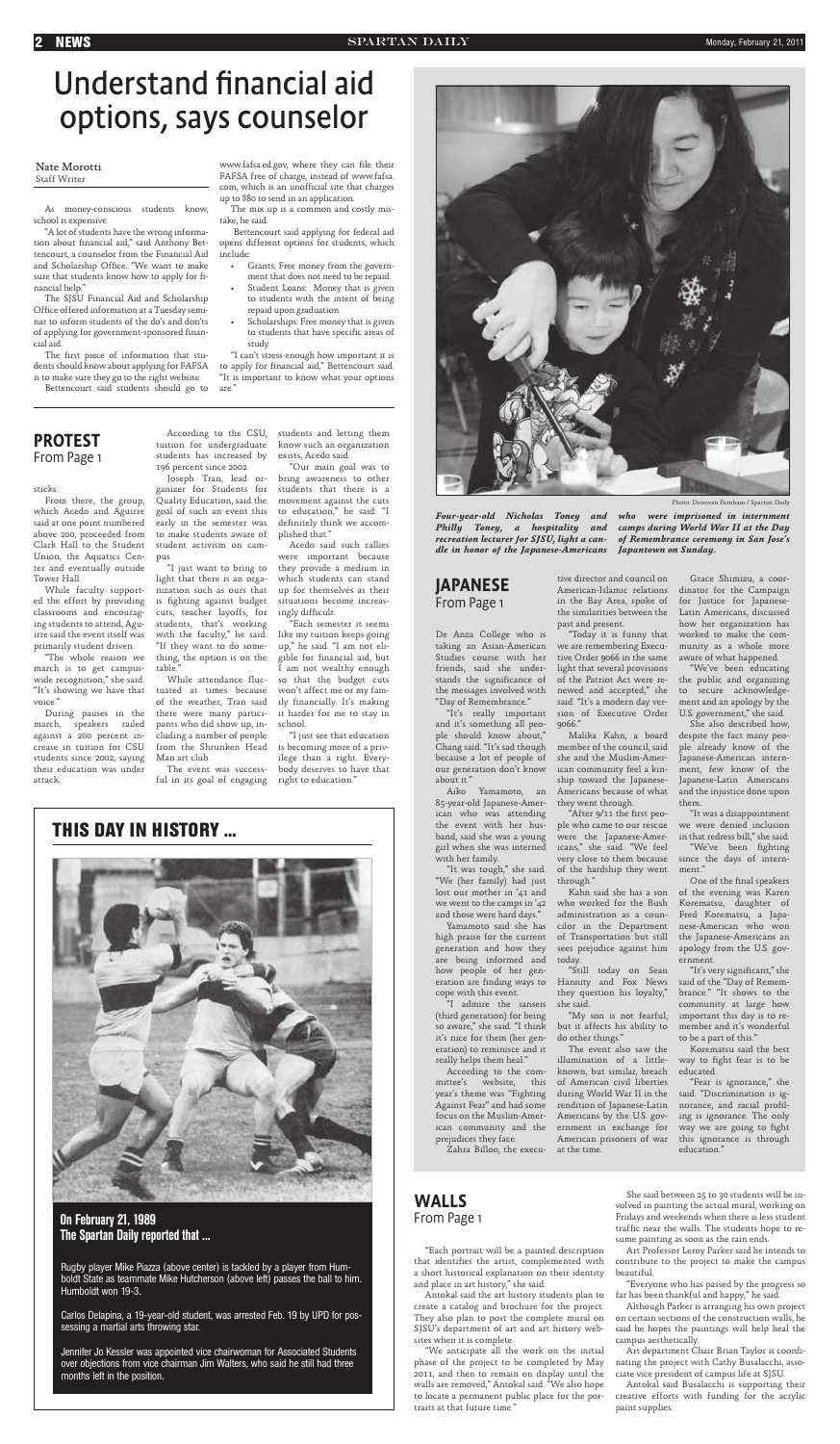### Monday, February 21, 2011 **SPORTS 3**

# **Staunch defense spurs Spartans victory**

A relative sigh was heard across the Event Center on Friday when senior guard Adrian Oliver picked up his second personal foul early in SJSU's game against Weber State.

By the end of the night, the performance of three other players turned the sigh into a sound of excitement as the Spartans picked up a 62-46 win.

 Freshman guard Keith Shamburger had 21 points and junior forward Wil Carter added 16 points to go along with 14 points from senior guard Justin Graham as SJSU (13-12, 3-9 in the Western Athletic Conference) picked up its fourth win in six games.

 Oliver, who came into the game as the NCAA's second-leading scorer, had a seasonlow nine points in 20 minutes of play, and was in foul trouble all night.

 Weber State (15-10, 9-4 in the Big Sky Conference) came into the game riding a six-game winning streak, and was held to 34 percent shooting from the field, which is the lowest

field goal percentage against SJSU this season. The Wildcats set the tone of the game early

after they failed to score from the field for the first six minutes of the game, missing their first seven shots.

 "When your leading guy goes down, guys have to step up, obviously," Graham said. "I took it upon myself in the first half to be aggressive and look for my shot. I was knocking them down. I just kept with it."

 Junior forward Kyle Bullinger and senior center Trevor Morris were the only players to score in double digits for Weber State — each finished with 10 points.

 Keyed by stout zone defense, SJSU held Weber State, the nation's fourth-best threepoint shooting team, to 23 percent from threepoint range.

 "I thought we had a real solid game," Nessman said. "We had a lot of energy and we shot the three pretty well. I think the big factor was Weber is a great shooting team, and they did not shoot the ball very well to start the game. That really helped us in terms of building our confidence."

 Weber State's sophomore guard Scott Bamforth, the NCAA's most accurate three-point shooter, was held without a three all night.

 "You hold them to 4-for-17, (from threepoint range) you are doing something right defensively because they are an elite shooting team in the country," head coach George Nessman said. "When you watch them on film, it just jumps out at you."

he saw plenty of differences in meaning we were up six-on-"We haven't been that bad the whole year on our six-onfi ves," Tully said. "We had a lot of kick outs. We had six kick outs in the first quarter  $$ five. We had extra men. We

 The Spartans sealed their victory down the stretch by shooting 46 percent from the field and 42 percent from three-point range.

the Golden Bears in the first quarter, despite having six six-on-five opportunities to convert.

agreed with Tully's point. "Six-on-five opportunities

 SJSU, which never trailed in the game, took an early seven-point lead with 13 minutes to go in the first half before taking a 30-22 lead at halftime.

 With Oliver on the bench for 10 minutes in the second half, Shamburger and Carter came alive to put the game away for the Spartans.

 Shamburger's free throw with six minutes remaining gave the Spartans a commanding 18-point lead.

> Vogt said playing through the difficulties is key.

 Shamburger scored 14 of his 21 points in the second half, and Carter had 12 second-half points and 14 rebounds in the game.

 "There will be nights where your team gets in foul trouble," Graham said. "Somebody has to step up, and these guys really did."

Photo: Vernon McKnight / Spartan Daily

*Junior forward Wil Carter drops the ball in over Weber State's Kyle Bullinger during the Spartans' 62-46 win over the Wildcats on Friday.*

Kyle Szymanski Senior Staff Writer

> "Everyone working together really helped open up people who don't really shoot," Buzzetta said. "When they're pressing out on our main shooters, it forces us to really step it up and really get in there."

*Watch the Spartans play their next game against New Mexico State this Wednesday in a Western Athletic Conference match-up. The game is scheduled for 8 p.m. at the SJSU Event Center and will be televised on ESPN2.*



The SJSU water polo team failed at its second shot at UC Berkeley this season, with a final score of 11-6.

Head coach Lou Tully said the Spartans this second time

around.

"We lost this game in the first quarter," Tully said. "We couldn't buy a goal and we gave up four goals to them. We didn't pick people up in front of the cage. We didn't play defense the way we're supposed to play defense in the first quarter, and that basically was the end of the game."

The Spartans previously lost to Cal at the Stanford Invitational on Feb. 5. This time, the team gave up four goals to

got nothing out of that, zero." Team captain Adriana Vogt

are where you win or lose games, and that's a perfect example of the first quarter," Vogt said. "We were having good movement, and I also think we just need to play better defense. When a team scores four goals on you in the first quarter, especially in a water polo game, it's not going to turn out well."

Vogt scored two goals, including a sidebeater in the second half that helped steer momentum back in the Spartans favor.

"We had been running a different offense because we knew what they were running," she said. "They were really good at fronting two meters, and we felt it was better to bring in a different angle."

Despite this jab at the Golden Bears' defense, she said ultimately it was some core skills that brought them down.

"They have very strong legs, " Vogt said. "They're very good at cutting people off and taking away ball side. They're very fundamentally sound."

She said she was disappointed about not being able to shut down UC Berkeley defenseman Emily Csikos.

"One of our main things



we wanted to do was to shut down No. 4 because she's a good shooter," she said. "That was our game plan and we didn't execute what we had planned on doing."

"When you score goals, sometimes that helps momentum go," she said. "You get that goal and you get a stop and then get another goal, and get that two-ace swing. And that can change the momentum of

games." Tully said Cal was pressing

hard, but that he expected it. "It's something that you

should be able to handle and expect," he said. He noted that starting goalkeeper Meagan Minson wasn't

at her best for the game. "When you allow some-

body a point-blank shot at four meters, that's not the goal," he said "And we were doing that. You'd come down and counter and you'd end up with one or two, three people in front of the cage. That's not

Minson. She plays really well, she's one heck of a goalie."



Junior utility player Katie Buzzetta helped soften the blow of the loss, scoring her seventh and eighth goals of the season.

She said she had to help out, as teammates Vogt and junior ultility player Dani Curran were under pressure.

### Leo Postovoit Staff Writer

Photo: Vernon McKnight / Spartan Daily

*Senior Adriana Vogt sets up to score against Cal during the game on Saturday. Vogt scored two goals for the Spartans in the 11-6 loss.*

### SPARTAN BRIEFS

The following SJSU judo team members took medals in the 63rd annual San Jose Buddhist Judo Tournament, which was held at the SJSU Event Center on Sunday.

Allison Clifford - 1st in women's minus 78 kg. and 1st in women's open division. Kenny Hashimoto - 1st in men's 73 kg. Matt Dong - 2nd in men's 60 kg. Aivaras Sajus - 2nd in men's 90 kg. Colton Brown - 3rd in men's 90 kg.

# SJSU sinks to Cal in rematch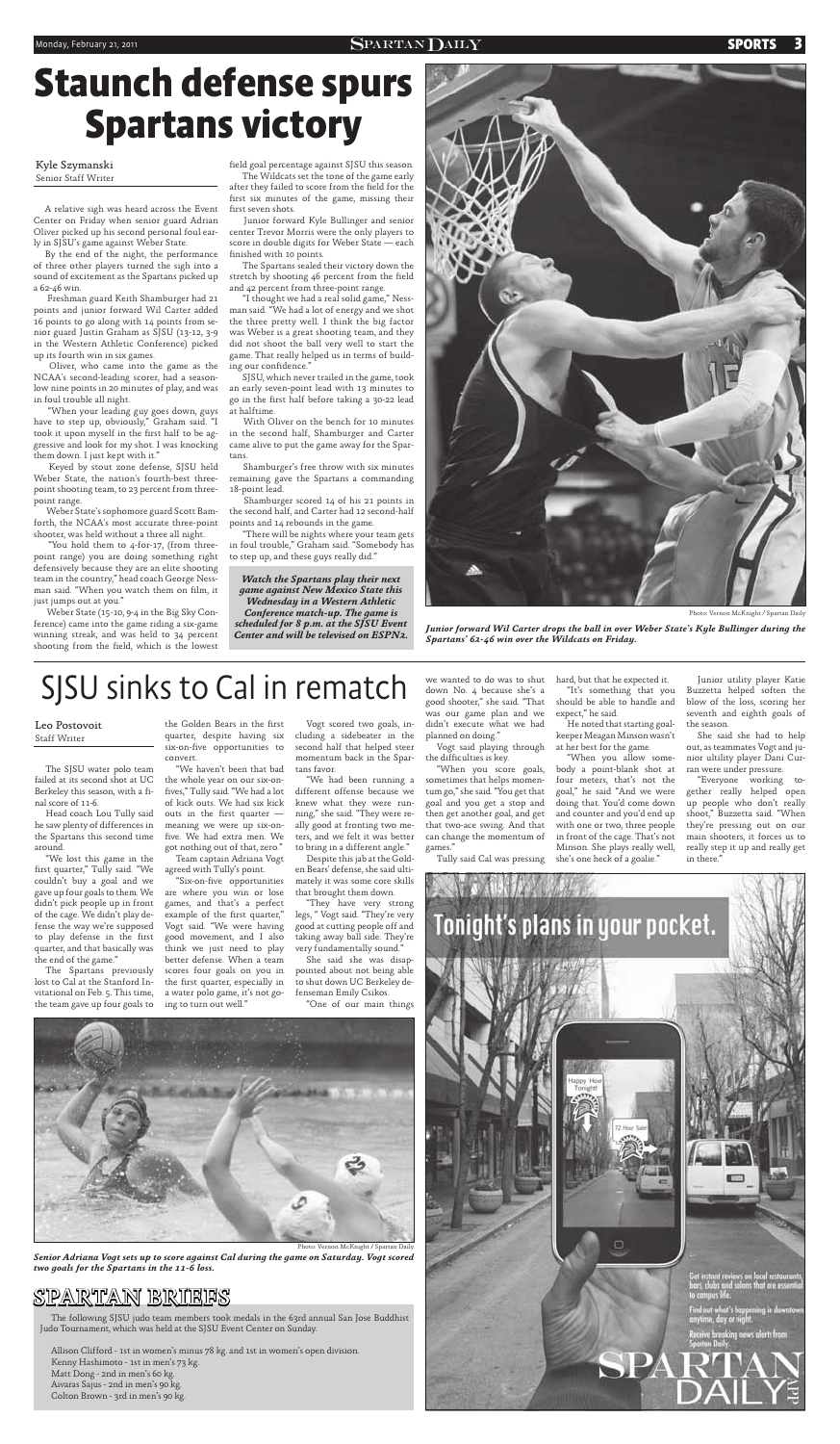## **4 SPORTS** Monday, February 21, 2011



**CLASSIFIED AD RATE INFORMATION** 



**TODAY'S CROSSWORD PUZZLE** 

### **ACROSS** PREVIOUS PUZZLE SOLVED Chinase tempte Slicker stall 10 Jogennon

FELL MONTH MORS

Place your ad online at: **www.spartandaily.com**

### **Office Hours:**

Monday-Thursday 1:30p.m. - 4:15p.m.

### **Deadline:**

10 a.m., 2 weekdays prior to publication date.

### **Rates:**

| One classified, 20 words                     | \$5.50 |
|----------------------------------------------|--------|
| Each additional word                         | \$0.39 |
| Center entire ad                             | \$1.00 |
| Bold first five words                        | \$0.50 |
| Rates are consecutive days only. All ads are |        |
| prepaid. No refunds on cancelled ads.        |        |
|                                              |        |

**Opportunities Wanted** Roommate Volunteers Announcements For Rent Employment For Sale Services Events

### **Frequency Discounts:**

4-15 classifieds 15%off 16-31 classifieds 30%off 32+ classifieds 45%off Discounts apply to the original base rate, plus the cost of extras.

### **SJSU Student Rate:**

**Free!** Discount applies to student's individual ad only. Not intended for businesses and/or other persons. Order must be placed in person. SJSU ID REQUIRED.

### **Classifications:**

### **Online Classified Ads:**

Placing an ad online provides you with the opportunity to post your ad on other college web sites. You may also include up to 4 images for your online ad.

15 days \$25.00

Contact us at: **408.924.3270**



# **SUDOKU**

P R E V I O U S

⋂

 $\Omega$ 

| $\mathsf{\Gamma}% _{2}$                                  |   |   |   |   | 5 |   |   | 8 |
|----------------------------------------------------------|---|---|---|---|---|---|---|---|
| Ш<br>$\bf\bf{)}$<br>$\Box$                               |   |   |   |   | 8 | 6 | 3 |   |
|                                                          |   |   |   |   |   |   |   |   |
| C<br>ၯ                                                   |   |   |   |   |   |   |   | 5 |
|                                                          |   |   | 9 |   |   |   |   | 3 |
| Ш                                                        |   |   |   |   |   |   | 9 | 2 |
| $\overline{\phantom{0}}$<br>$\overline{\bm{\mathsf{N}}}$ |   | 6 |   |   |   |   |   |   |
| $\overline{\mathsf{N}}$                                  | 2 |   | 3 | 6 |   | 8 | b | 9 |
| Ξ<br>Δ                                                   |   |   |   |   |   |   |   | 6 |
|                                                          |   |   |   |   |   |   |   |   |

### DISCLAIMER

## SJSU baseball season starts strong with win over St. Mary's **BASEBALL**

Spartan Daily makes no claim for products or services advertised nor is there any guarantee implied. The classified columns of Spartan Daily consist of paid advertising and offers are not approved or verified by the newspaper. Certain advertisements in these columns may refer the reader to specific telephone numbers or addresses for additional information. Classified readers should be reminded that, when making these further contacts, they should require complete information before sending money for goods or services. In addition, readers should carefully investigate all firms offering employment listings or coupons for discount vacations or merchandise.

| <b>AS RAILLY LATE</b>                        | Lj0               |
|----------------------------------------------|-------------------|
| 15 Melecy                                    |                   |
| 16 Designer Cassini                          | α×                |
| 17. Stowariat                                | Èλ                |
| 18 Vee le                                    |                   |
| 19 Evelshade                                 | ν.                |
| 20 Abrupt changes                            | oκ                |
| $2$ wds $1$                                  | Q۸                |
| 23 Наррелі                                   |                   |
| 26 Siglis of distress                        | ι,:               |
| 27. Pi <sup>s</sup> ysicial Mach             | АÇ                |
| 26. Sig rame                                 |                   |
| in soccei                                    | с.                |
| 28 Mexican Mrs.                              | E)C               |
| 30 Corra In the polic                        | υį                |
| 31 — svorido                                 |                   |
| 32 Paramedio sistem                          | <u>s )</u>        |
| 33. Bar sing biong                           | .,                |
| 37 NASA                                      |                   |
| COLME (DOT                                   |                   |
| 38 Latin Ho                                  | N<br>1            |
| 39. Monsieurs wina.                          | 2<br>$\mathbf{I}$ |
| 40 Koandiscipline                            | 3.5               |
| 41 Noticies                                  | $4 - 1$           |
| 43 Overhead (adv.ays                         | ı                 |
| 44. Maie silioba                             | ŗ<br>ь.           |
| 45 Film prectar Spike                        | 61                |
| 46 Alps, for short                           | ÿ                 |
| 47. Musray or Baxler                         | r                 |
| 16 Daik yellow                               | 8 :<br>9 :        |
| at Winter Games org.                         |                   |
| 52 Flower, In Yvelle <sup>1</sup>            | 10 S              |
| 53 Senivas cha lenge                         |                   |
|                                              | η                 |
| 3 wds i<br>56 Suffering                      | D<br>12.          |
|                                              | ¦,                |
| 57. Powdery residue.<br>58. Blanded together | յ» է<br>21 Տ      |
| 62.<br>. maal                                | z,                |

63 Prompret's hint

64 Shooting sun ûS Ory nin 66. That an 67 своде

| 458<br><b>NOF</b><br>ию<br>εD<br>т<br>s    | Ĥise<br>ΤĪ<br>ΡΕΛΕΘΟΚ<br>: 5 L<br>А |
|--------------------------------------------|-------------------------------------|
| s.<br>EDS<br>DE<br>DР<br>ÈМ                | - A S<br>ш.<br>14 I<br>UΑ           |
| V.<br>-S.<br>L ME S<br>D.                  | B.E.O.F<br>м.<br>-1<br>POM<br>E N.  |
| ċ<br>Ē<br>Гı<br>D L<br>п                   | 5 G S<br>A<br>ı<br>ı<br>s           |
| Ë.<br>Ĥ<br>٠y<br>J<br>ліп омід<br>G) H, O, | Ś<br>POKEN<br>١.<br>E R O           |
| G<br>U E O<br>Ń<br>ð<br>κ                  | N 8 H<br>V E.<br>н<br>Ŀ<br>oо       |
| 227                                        | n episco<br>50 m<br>mar za          |
| ⊡QWN<br>West Coast his                     | 30 Kaurs, sono<br>speak             |
| t knew it!                                 | 32. Poinan crater                   |
| Hoodis weapon                              | 33 Grpe                             |
| impervicus lo                              | 34 UV blocker                       |
| nghi                                       | 35 Perses                           |
| Express doubts                             | at Speed.                           |
| Inree oceans                               | 36 Poter alloy                      |
| toen it                                    | 42. Cruz                            |
| Zary<br>Raye                               | 46 Nurleg                           |
| Yonklike                                   | 47. Wain hos                        |
| Forbidding                                 | 48 Moung frocher                    |
| Smaer Fleek                                | 49 Spudlgam sh                      |
| Psois mindle i                             | 50 Dens or bur-                     |
| hame                                       | <b>IUWS</b>                         |
| Diriists agam                              | 51. Chingaign topic                 |
| (hy:h)                                     | 52 Unebslructs                      |
| Discharge                                  | 54 Lyery                            |
| Mait al-àits siar                          | 95. Jame Austen                     |
| Firets cut                                 | novel                               |
| laçaded on                                 | 59 Pight,                           |
| ozvabiloru —                               | to Datsbin                          |
| Football show                              | 60 Down goddess.                    |
| 77 H                                       | 81.AMA membars -                    |

29 Say 1

A:の 75 25



The first two games of the series were scheduled for Friday and Saturday, however the offseason was slightly longer than expected for the Spartans because of rain, which washed out any plans of starting the season on time.

Place your ads ONLINE through Campus Ave: **www.campusave.com** Just click the Spartan Daily link and post your ads to the college classifieds network!

Much like the first game scheduled this season, the Spartan's offense showed up a little later than the team had thought.



**WANTED**

### **\$\$ SPERM DONORS WANTED \$\$**

Earn up to \$1,200/month. Give the gift of family through California Cryobank's donor program Apply online: SPERMBANK.com

### **HOUSING**

2 BDRM, 1 BA APT walk to SJSU \$1200/mo & \$600/dep. Off street parking & coin laundry 408-504-1584

The Spartans did not get their first hit until the third inning, when junior catcher Michael Di Rocco almost took off Anderson's head with a screaming line drive right up the middle, which was knocked down by Anderson.

\*\*\*\*\*\*\*\*\*\*\*\*\*\*\*\*\*\*\*\*\*\*\*\*\*\*\*\*\*\*\*\*\*\*\*\*\*\*\*\*

ARE YOU READY TO CUT THROUGH THE CROWD? To stand out? To show the "real world" what you're made of? \*\*\*\*\*\*\*\*\*\*\*\*\*\*\*\*\*\*\*\*\*\*\*\*\*\*\*\*\*\*\*\*\*\*\*\*\*\*\*\*

The game's first run came in the fourth inning by Gaels' right-fielder Brenden Kalfus after he turned a pitch from McFarland into a slow-rolling groundball back up the middle past diving infielders into center field, as the Gaels' senior designated hitter Justin Fazio crossed home plate.

The Spartans' break came shortly after the double by Borg when junior second baseman Michael Reiling scorched a ground ball between the legs of Gaels' third baseman Patrick Wisdom and into left field, scoring Borg.

Working with VECTOR can offer you REAL pay, flexibility, and opportunities for advancement. No cubicle, no copy machine. Just the chance to earn professional experience in a rewarding environment that offers you the flexibility you need and the responsibility you deserve. \*\*\*\*\*\*\*\*\*\*\*\*\*\*\*\*\*\*\*\*\*\*\*\*\*\*\*\*\*\*\*\*\*\*\*\*\*\*\*\*

Piraro said the error was "big" and the first run is always welcomed, no matter how it arrives.

SJSU scored again in the fifth after a double by sophomore left fielder Craig Hertler, replacing Reiling who was standing on second fol-

CALL 866-1100 9 am - 5 pm www.workforstudents.com/sjsu \*\*\*\*\*\*\*\*\*\*\*\*\*\*\*\*\*\*\*\*\*\*\*\*\*\*\*\*\*\*\*\*\*\*\*\*\*\*\*\*

### **EMPLOYMENT**

The SJSU baseball team started their season off on the right foot Sunday, defeating St. Mary's College by a final score of 5-1 at San Jose Municipal Stadium.

Head coach Sam Piraro said the weather delay that pushed opening day back two days had little effect on how his team played Sunday afternoon.

"I don't know that they could have played any better," he said. "Obviously the weather has prevented us from practicing the past three days, so I was a little concerned maybe our timing might not be good. But I think they dispelled that."

> Following the end of the fifth inning, the Spartans were up 5-1, which would prove to be enough for the winning score behind a solid outing in relief by Padilla.

> Padilla finished the game on the mound for the Spartans and earned the win after allowing one runner in the seventh and striking out four of the last six batters he faced.

> Piraro said the game thrown by Padilla was good, especially against the kind of quality squad that St. Mary's brings to the field.

The game was scoreless through three innings, with both starting pitchers, Blake Mc-Farland for the Spartans and Mark Anderson from St. Mary's, showing strong confidence early in their outings.

Anderson, however, was taken out after only three innings of work.

"Anderson is an excellent pitcher for St. Mary's," Piraro said. "He had a good change-up and a sneaky fastball and he only went three innings. So, I think if we saw him another time around the lineup we would have done better."

After one inning of perfect relief, Gaels' pitcher Kyle Barraclough gave into the Spartans' offensive struggles as he gave up a double to senior shortstop Nick Borg.



"It gave us a chance to tie the game," he said. "The first run of the game is always the toughest run to get. They made a mistake, we tied it, and it gave us a shot in the arm and we ran with it."

lowing the error by Wisdom.

"I was looking to be aggressive," Hertler said. "I got into a two-strike approach, and I wanted to put the ball in play. He left a change-up up in the zone and I got a good piece of it and sent it into the gap for the RBI."

McFarland was replaced with one out in the fifth inning by junior Roberto Padilla, who put it in cruise control and allowed only three hits and one walk while striking out six Gaels hitters through 4 and 2/3 innings.

ended up happening."

Padilla said he is normally a starting pitcher, however the rain delay caused Piraro to change things up.

"We did what coach thought best," he said.

The longest ball hit during the game came off the bat of sophomore right fielder Tim Quiery, who sent a pitch from Barraclough deep into right field. However, it came up short of the wall and was caught on the warning track.

"I got into it pretty well," Quiery said. "I thought it had a chance to get out or hit off the wall, but it didn't. All you can do is hit the ball harder."

Quiery said he could tell some difference in the flight of the ball with the new graphite bats that are now under NCAA regulation.

Immediately following the out by Quiery, senior first baseman Danny Stienstra sent a ball low off the left-field wall, ending in a stand-up double.

After a walk to sophomore third-baseman Tyler Christian, Borg drove Stienstra in with a single up the middle. Christian and Stienstra were then driven home by a two-run double from junior catcher Michael Di Rocco.

"Blake threw to his pitch count, and my job was to throw to mine and finish the game," Padilla said. "That was the goal of the game and it day's rain-out.

"I take each outing one by one," he said. "My goal is to give my team a chance to win in any given situation."

"They are a very disciplined team," he said. "But Padilla had great tempo. His curveball made them chase and that is credit to him."

Piraro said the win Sunday will only do good things to the Spartans' confidence and team morale.

"Opening day is basically a validation of all our practice," he said. "These guys have been working pretty hard, so when you win the first game it shows proof of all the work they put in."

The Spartans will attempt to continue their early success today against St. Mary's in Moraga, Calif., which was rescheduled from Satur-

Ron Gleeson Staff Writer

Photo: Vernon McKnight / Spartan Daily

*Junior pitcher Roberto Padilla lobs the ball during the Spartans' 5-1 win over the St. Mary's Gaels on Sunday. Padilla allowed only three hits and one walk and struck out six Gaels during his 4 and 2/3 innings.*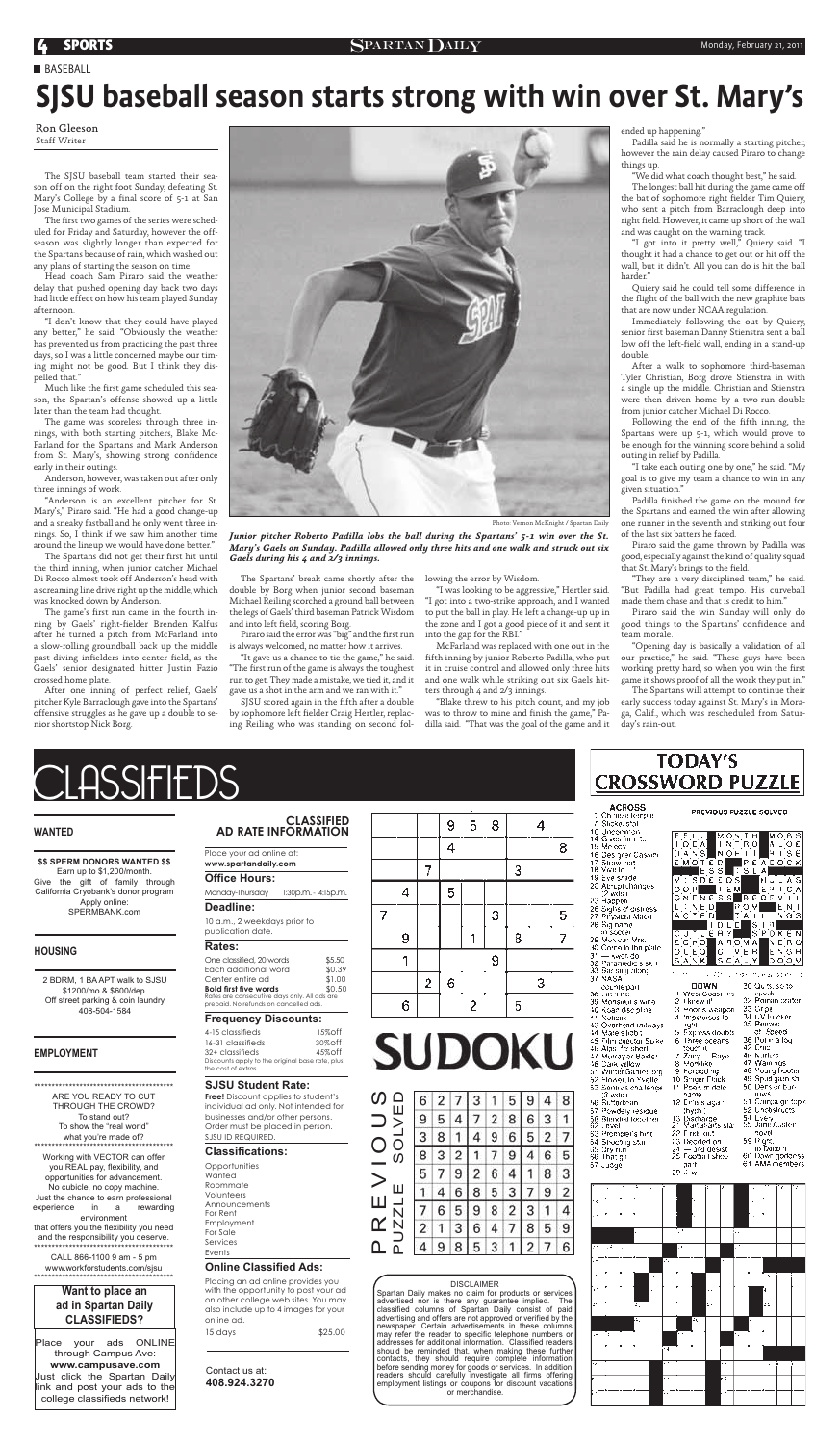### Monday, February 21, 2011 **CPINION**  $S$ PARTAN $D$ AILY **OPINION** 5

### I'm a total bookworm.

I have a veritable Library of Congress going on in my house. I'm particularly guilty of hoarding the science fiction and fantasy books that I gladly shell out my hard-earned dollars on.

I was understandably taken aback when I heard that Borders stores were closing. I immediately thought that meant the national "borders" to Canada and Mexico would be tightening up in some kind of improbable conservative super-coup.

purchase suggestions. Instead, there was a rather flowery message pushing solidarity from Mike Edwards, president and CEO of Borders, Inc.

No, the national border lines are still operating as usual — it happens to be my favorite book retailer.

On Wednesday, when I checked my e-mail account, there was something other than the usual Borders missive loaded with coupons and

It opened well enough, going on about how for generations Borders stores have been "beacons of enlightenment and education, where readers young and old can explore their passions and find that special book that speaks to them personally." They claim to want to remain a "best-in-class book seller" and that they will strive to do so.

The rest of the message is pretty predictable, blaming the economy and the "rapidly changing retailing environment for books and related products" for their woes. Here comes Chapter 11, one of my least favorite chapters.

Okay, I get that, but I also know that they severed their ties with Amazon.com a few years ago and have been getting a shellacking in the online space for some time.

The issue is that online retailers have been cannibalizing the sales of conventional stores for years, and the trend isn't changing. The smart businesses roll with the punches, offering the most robust online shopping experiences possible.

That's what rival Barnes & Noble did, and they even compete directly with Amazon. They have a solid network of physical stores, a full online retail site and even their own e-reader called

the "Nook," which is the counterpart to the Amazon Kindle.

I'll admit to shopping at both Borders and Barnes & Noble stores, and even have the premium cards for both retailers. But it was Borders that won out over the last few years because of its frequent coupons.

Those coupons, from 25 percent off all the way up to the rare 50 percent off, arrived in my inbox like packages from Santa.

I timed my purchases to the better coupons, and felt like quite a deal hunter when I knew how much I'd saved.

is left of the newspaper industry reflects our flight into collective ignorance. We stand on the cusp of one of the most seismic and disturbing dislocations in human history, one that is radically reconfiguring our economy as it is the environment, and our obsessions revolve around the trivial and the absurd. What really matters in our lives — the wars in Iraq and Afghanistan, the steady deterioration of the dollar, the mounting foreclosures, the climbing unemployment, the melting of the polar ice caps and the awful reality that once the billions in stimulus money run out we will be bereft and broke — doesn't fit into the cheerful happy talk that we mainline into our brains. We are enraptured by the revels of a dying civilization. Once reality shatters the airy edifice, we will scream and yell like petulant children to be rescued, saved and restored to comfort and complacency.

I feel like my world is narrowing as Borders moves to shut down my favorite stores. All the convenient locations near me are on the chopping block.

Maybe it's partially my fault. Maybe my thriftiness robbed the chain of needed money.

Whether more people are reading digital copies of books, magazines and newspapers, there should always be a physical space for people to get the sensory experience of picking up books and feeling their weight, smelling that new-book smell and chatting with people face-to-face about their favorite titles.

There's a sense of detachment for me when I read digital content. I like picking up old dog-eared books for the next readthrough.

Perhaps that's just because I experienced media different from the way the kids do today.

Maybe there will still be anachronisms in the digital space, like highlighting passages, writing notes in virtual margins and looking at mock-up covers complete with titles on spines.

After all, they have leather covers for the e-readers.

Hopefully Borders will survive. Maybe Barnes & Noble will get the memo as well and tighten up its stores.

> The flamboyant lives of celebrities and the outrageous characters on television, movies and sensational talk shows are peddled to us, promising to fill up the emptiness in our own lives.

I suppose I'll get over it eventually. I might even drive a little to get to the nearest store, if the chain survives and the coupon is big enough.

Our society has come to define our to think of themselves as potential celebworth solely by our visibility. We live in a rities. Possessing unique, if unacknowl-Celebrity culture encourages everyone edged, gifts. Faith in ourselves, in a world of make-believe, is more important than reality.

On the bright side, I guess I can hoard books during the inevitable clearance sales.

What did Lady Gaga wear to what again? Will Lindsay Lohan ever be able to get her act together? Kanye said what? And oh, poor Jennifer Aniston got dumped … again?

This is the chatter that passes for news these days.

It's the gossip peddled by the windbags on the airwaves, the noise that drowns out rational discourse. The timidity and cowardice of what

Celebrity worship has banished the real from public discourse.

And the adulation of celebrity is pervasive. The frenzy around political messiahs, or the devotion of millions of viewers

to television divas, is all part of the yearning to see ourselves in those we

worship.

We seek to be like them. We seek to make them like us.

We yearn to stand before the camera, to be noticed and admired. We build pages on social networking websites devoted to presenting our image to the world.

We seek to control what and how others think of us.

world where not to be seen, in some sense, is to not exist.

The route to happiness is bound up in how skillfully we present ourselves to the world.

We not only have to conform to the dictates of this manufactured vision, but we also have to project an aura of unflagging optimism and happiness.

The American oligarchy — one percent of whom control more wealth than the bottom 90 percent combined — are the characters we most envy.

This glittering life is held before us like a beacon. This life, we are told, is the most desirable, the most gratifying.

"Greed is good" goes the mantra and we exist pinning our hopes on the notion that we will one day be part of the elite.

The working class, comprising tens of millions of struggling Americans just like us, are locked out of television's gated community.

They are mocked, even as they are tantalized, by the lives of excess they watch on the screen in their living rooms.

Almost none of us will ever live these lives of wealth and power.

Yet we are told that if we want it badly enough, if we believe sufficiently in ourselves, we too can have everything.

We consume these countless lies daily. We believe the false promises that if we spend more money, if we buy this brand or that product, if we vote for this candidate, we will be respected, envied, powerful, loved and protected.

As for Payne's firing, this was the incorrect response by the school board. She took measures to ensure that those pictures would not become public and her students could not see her pictures unless she "friended" them on Face-

> The illusionists who shape our culture, and who profit from our incredulity, hold up the gilded cult of us.

> We are told that all of us, by tapping into our inner reserves of personal will and undiscovered talent, by visualizing what we want, can achieve, and deserve to achieve, happiness, fame and success.

> This relentless message cuts across ideological lines and has seeped into every aspect of our lives.

> Because of this self-absorption and deep self-delusion, we have become a country of child-like adults who speak and think in the inane gibberish of popular culture.

We are already paying a heavy price for this and we will continue do so as long as we have an obsession for the trivial.

*"On the Contrary" is a weekly column appearing on Mondays. Salman Haqqi is the Spartan Daily Executive Editor.*

| $\sum_{\textit{Serving San José State University since 1934}} \sum_{\textit{AtU}}$                                                                                                                                                                                                                                                                                                                                                                                                                                                                                                                                                   |                                                                                                                                                                                                                                                            |                                                                                                                                                                                                                                                    |                                                                                                                                                                                                                                                                                                                                     |                                                                                                                                                                                                                                                                               | Opinion Page Policy                                                                                                                                                                                                                                                                                                                                                                                                                                                                                                                                                                                                                                                                                                                                                                                                                                       |
|--------------------------------------------------------------------------------------------------------------------------------------------------------------------------------------------------------------------------------------------------------------------------------------------------------------------------------------------------------------------------------------------------------------------------------------------------------------------------------------------------------------------------------------------------------------------------------------------------------------------------------------|------------------------------------------------------------------------------------------------------------------------------------------------------------------------------------------------------------------------------------------------------------|----------------------------------------------------------------------------------------------------------------------------------------------------------------------------------------------------------------------------------------------------|-------------------------------------------------------------------------------------------------------------------------------------------------------------------------------------------------------------------------------------------------------------------------------------------------------------------------------------|-------------------------------------------------------------------------------------------------------------------------------------------------------------------------------------------------------------------------------------------------------------------------------|-----------------------------------------------------------------------------------------------------------------------------------------------------------------------------------------------------------------------------------------------------------------------------------------------------------------------------------------------------------------------------------------------------------------------------------------------------------------------------------------------------------------------------------------------------------------------------------------------------------------------------------------------------------------------------------------------------------------------------------------------------------------------------------------------------------------------------------------------------------|
| <b>Editorial Staff</b><br>Salman Haqqi, Executive Editor<br>Ryan Fernandez, Managing Editor<br>Brian O'Malley, Photo Editor<br>Jack Barnwell, Online Editor<br>K. L. Perry, Features Editor<br>Calli Perez, Asst. Features Editor<br>Hannah Keirns, Production Editor<br>Melissa Sabile, Sports Editor<br>Alex Spicer, Sports Editor<br>Jaimie Collins, A&E Editor<br>Jordan Liffengren, A&E Editor<br>Amber Simons, Opinion Editor<br>Joey Akeley, Copy Editor<br>Marlon Maloney, Copy Editor<br>Justin Albert, Tech Editor<br>Michiko Fuller, Advising Editor<br>Leo Postovoit, Multimedia Editor<br>John Russo, Multimedia Editor | <b>Staff Writers</b><br>Nic Aguon<br>Eric Austin<br>Sonia Ayala<br>Wesley Dugle<br>Whitney Ellard<br>Matthew Gerring<br>Ron Gleeson<br>Rebecca Henderson<br>Lyell Marks<br>Nate Morotti<br>Shirene Niksadat<br>Francisco Rendon<br>Alex Wara<br>Matt Young | Senior Staff<br>Tyler Do<br>Amaris Dominguez<br>Jenn Elias<br>Donovan Farnham<br>Ashley Finden<br>Leonard Lai<br>Eric Van Susteren<br>Kyle Szymanski<br>Staff Photographers<br>Jesse Jones<br>Vernon McKnight<br>Stan Olszewski<br>Michelle Terris | <b>Advertising Directors</b><br>Nathaniel Dixon, Ad Director<br>Jessica Churchill, Creative Director<br>Ryan Genzoli, Asst. Ad Director<br>Virginia Ochi, Asst. Creative Director<br><b>Advertising Staff</b><br>Marc Barraza<br>Hector Diaz<br>Adriane Harcourt<br>Angelica Hoffman<br>Brandon Lim<br>Laura Queen<br>Van Thi Trinh | Advisers<br>Richard Craig, News<br>Mack Lundstrom, News<br>Jan Shaw, News<br>Kim Komenich, Photo<br>Tim Hendrick, Advertising<br>Tim Burke, Production Chief<br>Tim Mitchell, Design<br>Pat Wallraven, Manager<br><b>Distribution Staff</b><br>Nick Olney<br>DaMarlynn Wright | Letters to the editor may<br>be placed in the letters to the<br>editor box in the Spartan Daily  <br>office in Dwight Bentel Hall,<br>Room 209, sent by fax to $(408)$<br>924-3282, e-mailed to spartan-<br>daily@casa.sjsu.edu or mailed to<br>the Spartan Daily Opinion Edi-<br>tor, San Jose, CA 95192-0149.<br>Letters to the editor must<br>contain the author's name, ad-<br>dress, phone number, signature<br>and major. Letters become prop-<br>erty of the Spartan Daily and<br>may be edited for clarity, gram-<br>mar, libel and length. Only let-<br>ters of 300 words or less will be<br>considered for publication.<br>Published opinions and ad-<br>vertisements do not necessarily<br>reflect the views of the Spartan<br>Daily, the School of Journal-<br>ism and Mass Communication<br>or SJSU. The Spartan Daily is a<br>public forum. |



Staff Writer

Salman Haqqi On the Contrary

# Our constant addiction to nonsense

Pennsylvania high school English teacher Natalie Monroe was suspended Wednesday for posting rants about her students and colleagues on her blog.

She described her students with some choice words such as "rat-like," "frightfully dim" and "a complete and utter jerk in all ways."

In a post from Monroe's recently deleted blog titled "Where are we going, and why are we in this handbasket?" she wrote:

"My students are out of control. They are rude, disengaged, lazy whiners. They curse, discuss drugs, talk back, argue for grades, complain about everything, fancy themselves entitled to whatever they desire, and are just generally annoying."

On this blog, Monroe was careful not to mention names but made one fatal mistake: she used "Natalie M" as her user-name and posted a picture of herself as her user profile picture  $-$  a mistake that is cringe-inducing to anyone familiar with how the Internet works.

Sure enough, her blog was found by a student and Monroe learned the hard way that any content posted online and made available to the public can be found and used against its creator.

Monroe's story is nothing new. Every month there is a story about a teacher or a politician getting into hot water over something they posted on Facebook, Twitter or any number of social networking websites.

A few weeks before Monroe's story became international news, Ashley Payne, a 24-year-old teacher from Apalachee High School in Georgia, was fired for posting a picture on Facebook of herself holding a glass of wine

and a mug of beer.

Many tech-savvy college students would say that she would have been perfectly safe if she enabled all of her privacy settings on Facebook, which only allows access to those who are granted permission.

Here is the scary part: according to CBS News, Payne had enabled all of her privacy settings so that only her friends could see the contents of her page, but someone still reported her.

Payne's mistake is made by most social-networking site users: never trust anyone with content that is meant to be private. As soon as content is shared with a single individual online, you have no control over where it will end up.

While Payne and Monroe's stories are similar on the surface, there are key differences which need to be taken into account.

In Monroe's story, she posted rants on a blog that was available to the entire World Wide Web. This is the online equivalent of posting a sign on a freeway.

In Payne's story, she posted her alcohol-laden pictures to a private page on a social networking site that should only have been seen by those she allows, which is the online equivalent of handing out copies of pictures to friends.

In Monroe's case, the school board made the correct decision in suspending her. Her rants were personal, insulting and public. All it took was for a student to find it and post it on Facebook, in which case she might as well have handed out copies of her blog posts in class.

Even if her descriptions were accurate, I cannot imagine a scenario where telling her students they are "ratlike" or "a complete and utter jerk in all ways" could improve the situation.

book.

Even though private content has a tendency to leak out and become otherwise, the initial intent of privacy should be recognized, and the privacy rights of the individual need to be taken into account.

Would this case be different if she had the same pictures in her home and someone broke in, found them and then reported her for having them? Of course it would.

The bottom line is that privacy is a highly-prized commodity that is not easy to achieve, but being aware of how hard it is to maintain is a good first step toward protecting it. Remember never to use your name or photo when posting about your boss, colleagues or students.

It could come back to haunt you.

# The struggle to define online privacy

# **Borders bookstores abridged**



Eric Austin Staff Writer